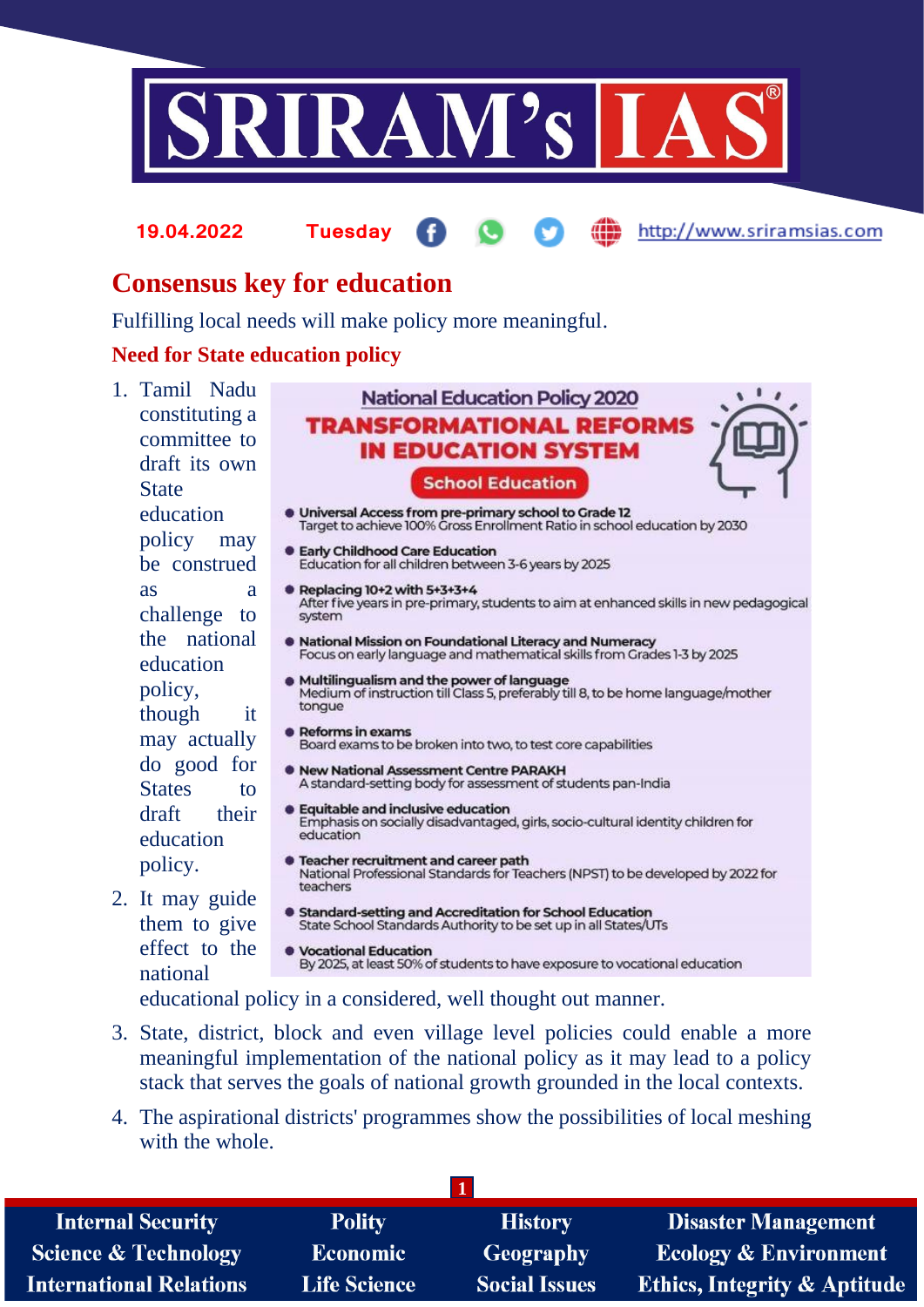

#### http://www.sriramsias.com **19.04.2022 Tuesday**

## **Supplementing each other**

- 1. There will inevitably be differences between the education policies devised for the nation, a State, a district and a school since each level has a distinct purpose.
- 2. There will always be regional priorities and constraints compelling the States to serve education in a different way. This only means that the national and state policies need to supplement each other.
- 3. Education is in the concurrent list since 1976 and is a joint and shared responsibility of the Union and the State governments.
- 4. Coordination and maintenance of standards may vest in the Union government, but it applies to higher education only. Education policy, on the other hand, deals with all levels of education.

# **Alarming changes**

- 1. Many a change in the education system, particularly in higher education, introduced before and after the policy may have alarmed the States.
- 2. The given impression that the common university entrance test (CUET) is the first step toward a 'one nation, one examination' system as envisaged by the policy even though the text of the policy clearly declared that it should be up to the individual universities to use CUET scores or not, is the latest example.
- 3. Making the undergraduate national eligibility test (NEET-UG) mandatory for admission to all medical colleges is yet another example. States like Tamil Nadu feel that the centralised admission test caused a monetary burden and inconvenience for students.

### **CBSE Dominance:**

- 1. Data lends credence to their concerns that the national level tests favour students coming from the Central Board of Secondary Education (CBSE).
- 2. In 2021, the percentage of students qualifying for the UG NEET was as high as 73.9% for CBSE students, whereas only 33.2, 37.1, 44.8, 44.4 and 47.5 percentage from M.P., U.P., Bihar, Maharashtra and Tamil Nadu Boards respectively could qualify.

| <b>Internal Security</b>        | <b>Polity</b>       | <b>History</b>       | <b>Disaster Management</b>              |  |  |  |
|---------------------------------|---------------------|----------------------|-----------------------------------------|--|--|--|
| <b>Science &amp; Technology</b> | <b>Economic</b>     | Geography            | <b>Ecology &amp; Environment</b>        |  |  |  |
| <b>International Relations</b>  | <b>Life Science</b> | <b>Social Issues</b> | <b>Ethics, Integrity &amp; Aptitude</b> |  |  |  |